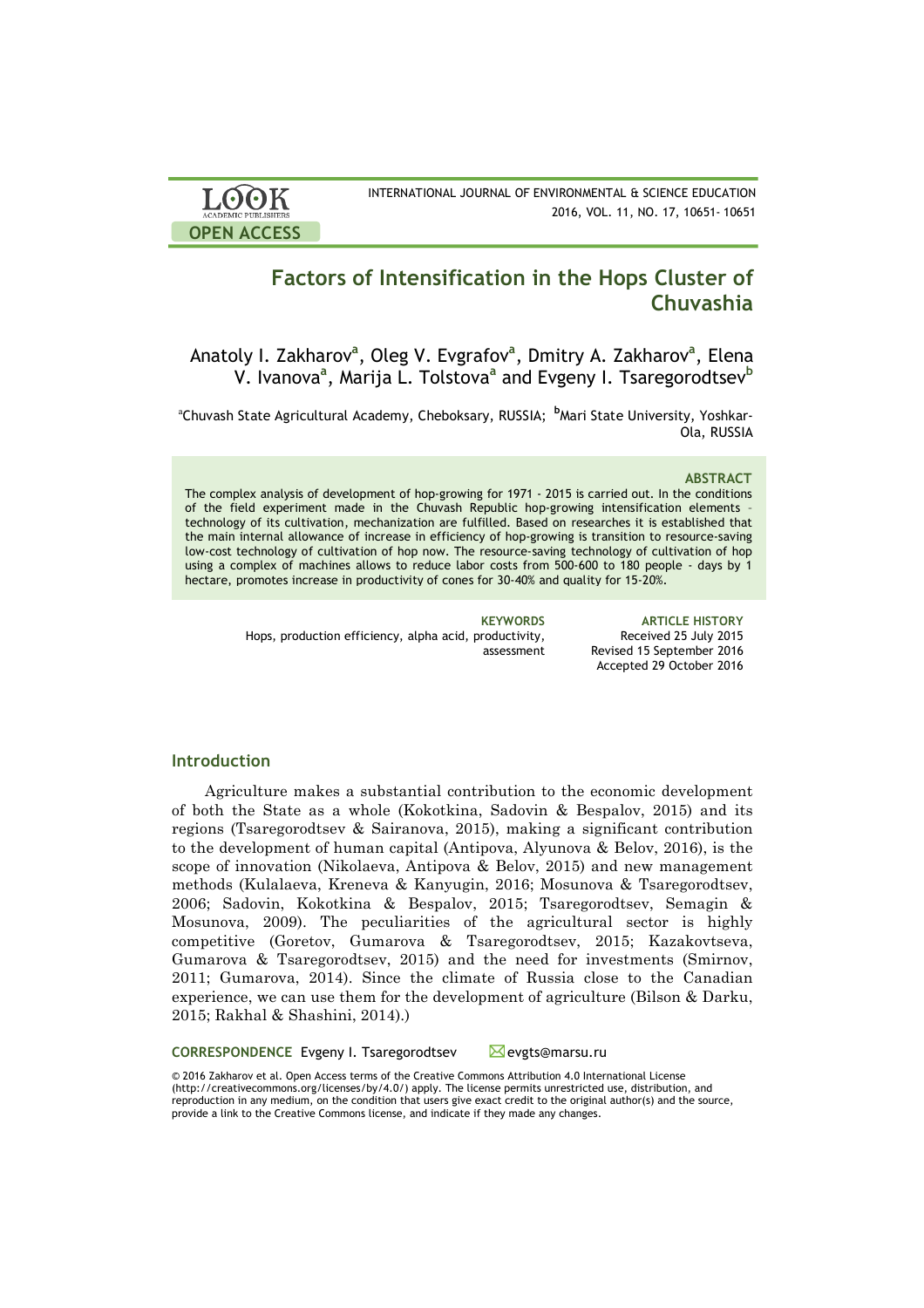The hops growing industry is small, but its production is necessary for national economy as it affects the production of certain goods of great demand. Hops cones when they are processed, are focused on the needs of the food industry, mainly for brewing beer. In addition to brewing and the production of yeast, hops is used in baking, perfume, pharmaceutical and other industries.

Hops is cultivated in twenty-five countries around the world. In connection with the growing needs of the industry production in the world continuously increases. In the major countries of the world hops growing is a very efficiently and at a high scientific and technical level. With a relatively large volume of production reached an exceptionally high productivity of hops, providing these countries ' competitiveness on the world market and the return on huge investments in production (Altukhov, Agafonov & Gavrilov, 2009).

Hops Russia for the last 25 years is characterized by the decrease of the areas occupied by hops and gross yield of bumphops materials. So, in 1991-1995 the total area of the hops was 4319 hectares, 2000-2015 - 1157 hectares and it decreased during this time by 74%. The production of hops subcomplex is unable to adapt to the new economic environment and to new requirements of a rapidly developing brewing industry. The lack of proper economic incentive tool hopsgrowing enterprises, effective measures of protection of the domestic market for hops, the deterioration of the logistics led to a reduction in planting of hops and reduce the efficiency of the industry (Zakharov, 2015; Timirgaleeva & Grishin, 2013).

### **Literature Review**

The persistence of these negative trends is the same to hops growing in Chuvashia, where in 2015 the square of the hops took the 407 hectares with an average yield of 18.0 centners out of 1 ha. At this time, as in 70-80 of the last century the Chuvash republic was the main holebrook region of Russia, which produced more than 75% of the gross harvest of hops in Russian Federation (Zakharov, 2016; Nesterova, 2015).

The causes of negative events in hops cultivation are related to the fact that the country has undergone significant socio-economic transformation. This led to the fact that many farmers are finding it difficult to adapt to new conditions (Gumarova, Mackushev & Evgrafov, 2016; Goretov, 2012; Tsaregorodtsev, 1998). The observance of the whole complex of technological operations in the cultivation of hops requires a lot of costs, including a capital nature that was not under force to many farms. This led to the transition to the primitive technology of cultivation of hops, destruction of the system of nursery, lower level of skills.

Intensification is the most important condition for expanded reproduction in any sector of the economy, including in hops cultivation. However, the process of intensification of agricultural production has its own characteristics, primarily due to use in agriculture land as the main means of production (Ttsaregorodtsev, 2013). In this regard, intensification is not only based on the application of more modern machines, tools and production technologies, but also the use of advanced agrotechnology (Evgrafov & Belov, 2015).Process intensification is multivariate, and therefore the level of intensity of production can be determined only on the indicators that impact all of the factors in their interrelation and interaction. Such indicators in hops cultivation are: the yield per unit of land area in the whole farm or set of farms; crop productivity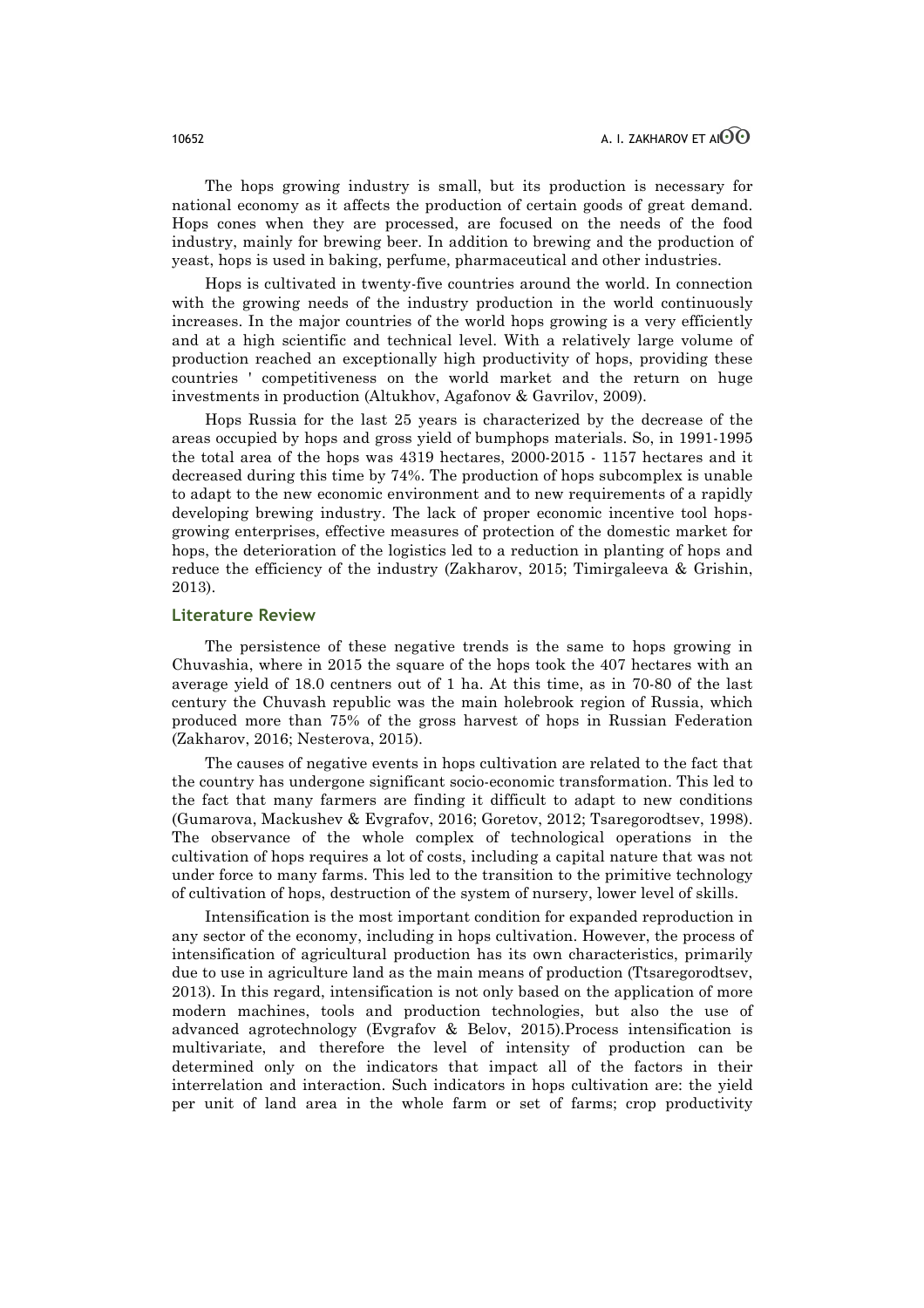#### 60 INTERNATIONAL JOURNAL OF ENVIRONMENTAL & SCIENCE EDUCATION 10653

(including quality) for individual sectors agriculture and livestock productivity in the livestock industries.

# **Research Methods**

Increasing the level of intensity provides improved all productivity indicators of growing hops. The increase in the intensity of the hops should be considered as one of the main factors in improving the profitability of the industry.

The combined influence of factors of intensification eventually shows up in the calculation of the productivity of the hops, for what produced the labor, monetary and material costs. Conditions and factors of intensification influence on economic efficiency in the aggregate. However, in practice it is important to know which directions to choose in the moment to get the best value because of labor and material resources, is not unlimited.

Further development of hops-growing is closely linked to the intensification of production in the industry. Since the efficiency of intensification is characterized by the ratio of manufacturing costs to the resulting products, the effectiveness of incremental investments, the growth rate of labor productivity, reduce production costs, the radical improvement of these indicators in hops cultivation requires special attention. The key issue continues to be improving productivity. Intensification is associated with the rational use of all consumed for the production of tools and human labor, a speedy transfer of production on an industrial basis. Studies show the solvability of these issues that contribute to the further development of hops-growing for the future.

Scientific methodology is based on the system approach to the problem under study and the integrated treatment of the processes of cultivation of hops. The methodological basis consists of the works of domestic and foreign scholars on theoretical issues in the field of hops.

In the process of gathering, accumulation and processing of information used different techniques to abstract-logical, monographic, economic-statistical, analytical, design-design, graphics and research methods.

Source of information was the official materials of the bodies of statistics: Goskomstat of the Russian Federation and the Chuvash Republic; normative acts of legislative and Executive bodies of the Russian Federation and Chuvash Republic; the primary accounting documents and reporting of agricultural enterprises of the Republic; materials research. Practical significance of the research is to establish factors determining the efficiency of the industry; the impact of reserves of increase of efficiency of production of hops in the Chuvash Republic.

Hops refers to crops with a small amount of production the global area of its plantations in recent years constitute more than 50 thousand hectares the Largest States of the world hops are Germany (31.9% of world plantings), United States (23.3 percent), Czech Republic (10.3 per cent), China (9.8 per cent). The average yield of hops in the world is in the range of 18 kg/ha in USA and China it exceeds 25 kg/ha (Tabl. 1). The total production of commodity dry hops is about 100 thousand tons. Hops is cultivated in 23 countries (Yakimov, Smirnov & Danilov, 2008).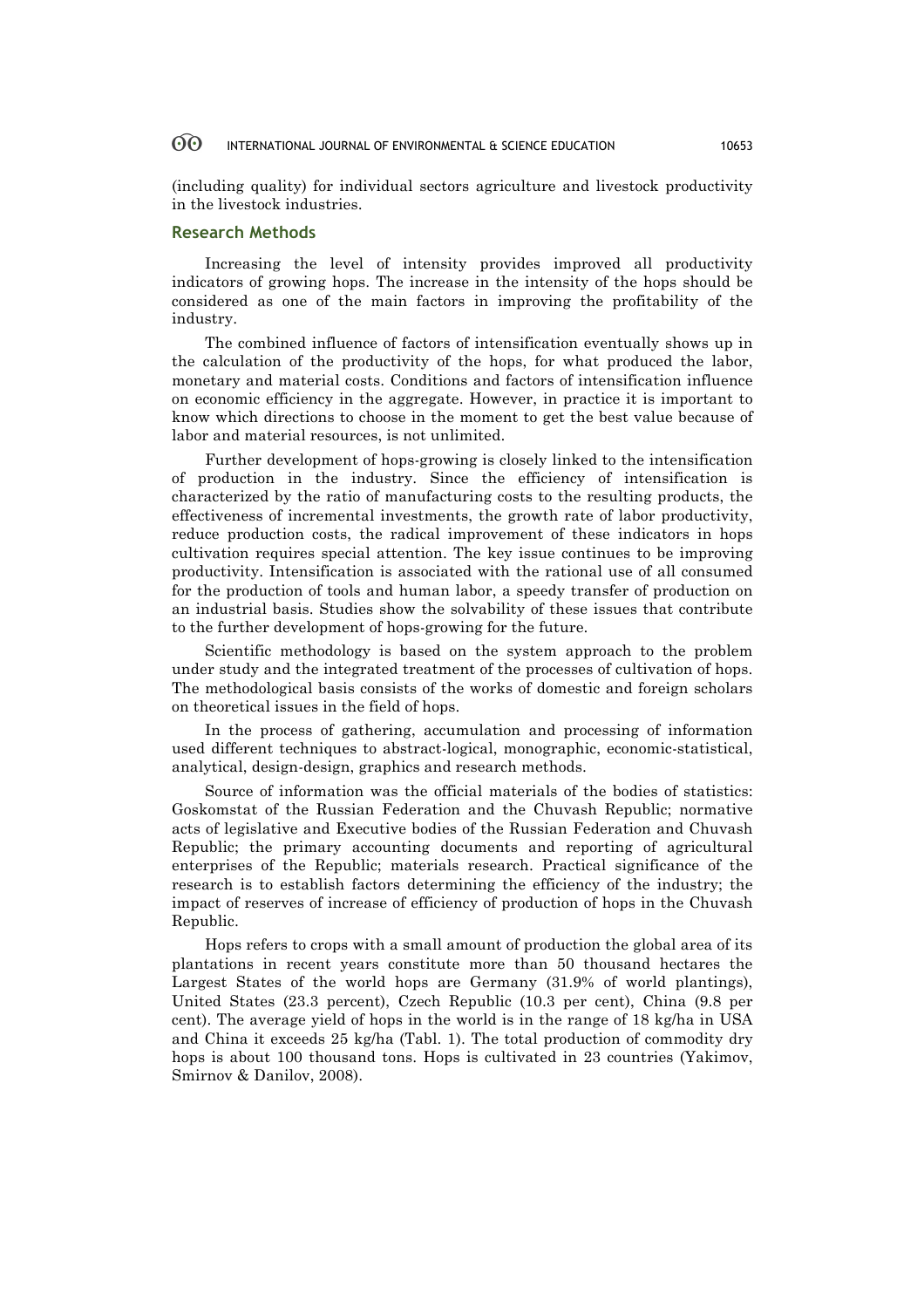| Countries  | $\frac{1}{2}$ . The contraction of the processes in the contraction of the contraction of the second second second second second second second second second second second second second second second second second second secon<br>HopsArea, ha | Yield, c/ha | Grossyield, thousandtons |
|------------|---------------------------------------------------------------------------------------------------------------------------------------------------------------------------------------------------------------------------------------------------|-------------|--------------------------|
| <b>USA</b> | 16100                                                                                                                                                                                                                                             | 25,0        | 42.9                     |
| Germany    | 18500                                                                                                                                                                                                                                             | 17,5        | 31,3                     |
| Czech Rep  | 5300                                                                                                                                                                                                                                              | 10,0        | 5,8                      |
| China      | 4900                                                                                                                                                                                                                                              | 25.5        | 12.5                     |

**Table 1.** Area, yield and production of hops in the world(average for over 2010-2014).

Since 1991, the world has witnessed a steady tendency to reduction of the area of hops. By the beginning of the XXI century they decreased by 36, 9%.

In Russia hops is cultivated from time immemorial, and in the recent past the square it was more than 4 thousand ha. Hopsproduction in modern Russia is reduced by reducing the area of planting and yield reduction (Tabl. 2).

**Table 2.** Analysis of hops production in the Russian Federation (average per year) *Years Total area, ha Incluing fertile Gross harvest of raw materials, tons Yield, c/ha* **ha %** 1976-1980 6751 4896 73 3033 6,2 1981-1985 6507 5274 81 3468 6,6 1986-1990 5425 4531 83 3444 7,6 1991-1995 4340 3776 87 2420 6,4 1996-2000 2920 2540 87 840 3,3 2001-2005 1880 1598 85 449 2,8 2006-2010 1040 925 89 180 2,4 2011-2015 475 432 91 150 3,5

From the data of table 2 it is seen that the average annual area of hops in 1976-1980 reached 6751 hectares, including fruit - 4896 ha. Average harvest of hops in 1976-1980 amounted to 3033 tones. Since 1996, Russia has experienced a sharp reduction in the production of hops. By the beginning of 2016 the total area of plantations of hops in Russia in all categories of farms amounted to 409 ha, of which 270 were fruit bearing.

The main hops production in Russia was concentrated in the Chuvash Republic, where fruit plantations were located more than 2.5 thousand hectares. the Soil and climatic conditions of the Chuvash Republic are favorable for the cultivation of hops. The hops cultivation here was one of the most highly productive agricultural sectors that contributed to significant strengthening of the economy of collective and state farms (Zakharov, 2015).

However, during the years of economic turmoil the hops-growing industry came to a complete standstill. Currently, the hops is not cultivated only in some farms of the Chuvash Republic, thanks to enthusiasts there is a small area of the hops. In the Republic for years of reforms the production of hops declined multiple times (Tabl. 3).

**Table 3.** Dynamics of area, yield and gross harvest of hops in the Chuvash Republic (annual average for five-year periods)

|                                         | <b>CAINCIPOS</b> |                  |               |               |               |               |                  |                  |                  |
|-----------------------------------------|------------------|------------------|---------------|---------------|---------------|---------------|------------------|------------------|------------------|
| <b>Indications</b>                      | $1971 -$<br>1975 | $1976 -$<br>1980 | 1981-<br>1985 | 1986-<br>1990 | 1991-<br>1995 | 1996-<br>2000 | $2001 -$<br>2005 | $2006 -$<br>2009 | $2011 -$<br>2015 |
| Fertile areas,<br>ha                    | 1960             | 2537             | 2923          | 2761          | 2568          | 1658          | 836              | 477              | 184              |
| Yield, c/ha<br>Gross harvest.<br>tonnes | 10.1<br>1980     | 8.1<br>2055      | 8.7<br>2545   | 9.5<br>2619   | 8.4<br>2162   | 5.0<br>824    | 5.5<br>444.3     | 6.2<br>293.5     | 14.7<br>263.9    |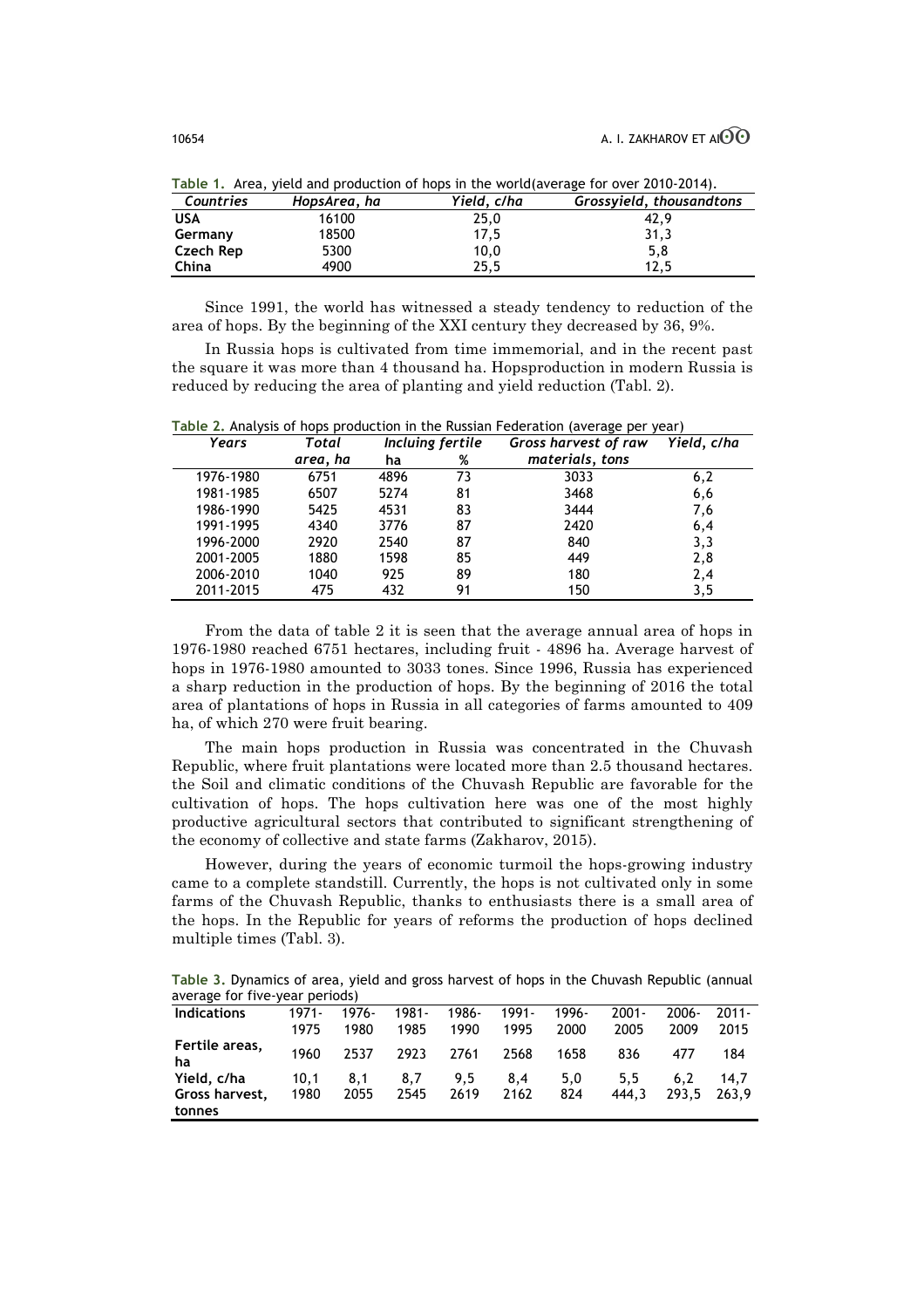#### 60 INTERNATIONAL JOURNAL OF ENVIRONMENTAL & SCIENCE EDUCATION 10655

Analysis of table 3 shows that during the period under review the maximum area of plantations of hops - 2923 hectares, was achieved in 1981-1985, the Maximum yield was achieved in 1971-1975 (10 quintals 1 ha), the crop yield in 2015 amounted to 20.1 center per 1 hectare.

In a field experiment conducted in LLC "Agroresursy" of Urmarskaya district of the Chuvash Republic, worked out the elements of intensification hops - the technology of its cultivation, mechanization. The intensification of the production of hops brings to the fore the problem of technological progress, aimed at the introduction of complex mechanization, the latest technology on the basis of which can provide a rapid and effective growth of labor productivity in hops cultivation.

### **Results and Discussion**

On the basis of researches it is established that the main internal reserve for increasing the efficiency of the hops currently is the transition to resourceefficient low-cost technology of cultivation of hops. It involves the application of complex technological and economic measures. Among the technological measures most important at the present stage is the mechanization of laborintensive processes, like trimming the main hops rhizomes assemblies, hanging supports towers, preparation of pits for planting and replanting of seedlings, the combination of technological operations for one pass of the unit.

Studies have shown that resource-saving technology of cultivation of hops with the use of machines allows to reduce labor costs from 500-600 up to 180 man - days per 1 hectare, contributes to increasing the yield of cones 30-40% and quality by 15-20% due to timely carry out agricultural activities.

Studies revealed that the introduction of resource-saving technologies based on the maximum mechanization of labor-intensive processes of production of hops possible to obtain stable yields of 22-24 dry hops with 1 ha.

We have found that with the application of modern mechanization of labor in the cultivation of hops in different periods of the process cycle (spring, summer, and fall cleaning) is reduced by 63% compared to manual technology. Labor costs in mechanized harvesting and drying of raw materials reduced by 83% (Tab. 4).

| Periods of production | Technology                  | Laborsavings |      |  |
|-----------------------|-----------------------------|--------------|------|--|
| of hops               | With use of manual<br>labor | mechanized   |      |  |
| Spring                | 374                         | 134          | 240  |  |
| Summer                | 1212                        | 1042         | 170  |  |
| Cleanand dry          | 3558                        | 652          | 2906 |  |
| Autumn                | 178                         | 130          | 48   |  |
| TOTAL                 | 5322                        | 1958         | 3364 |  |

| Table 4. Reduced labor costs when introducing the mechanized production technology of |  |  |  |
|---------------------------------------------------------------------------------------|--|--|--|
| hops (person hour/ha)                                                                 |  |  |  |

Modern production conditions hops provide savings of resources at all stages of growing, harvesting, processing and use of raw materials. The ultimate goal of the resource is a physical (absolute) and cost (relative) saving all kinds of resources.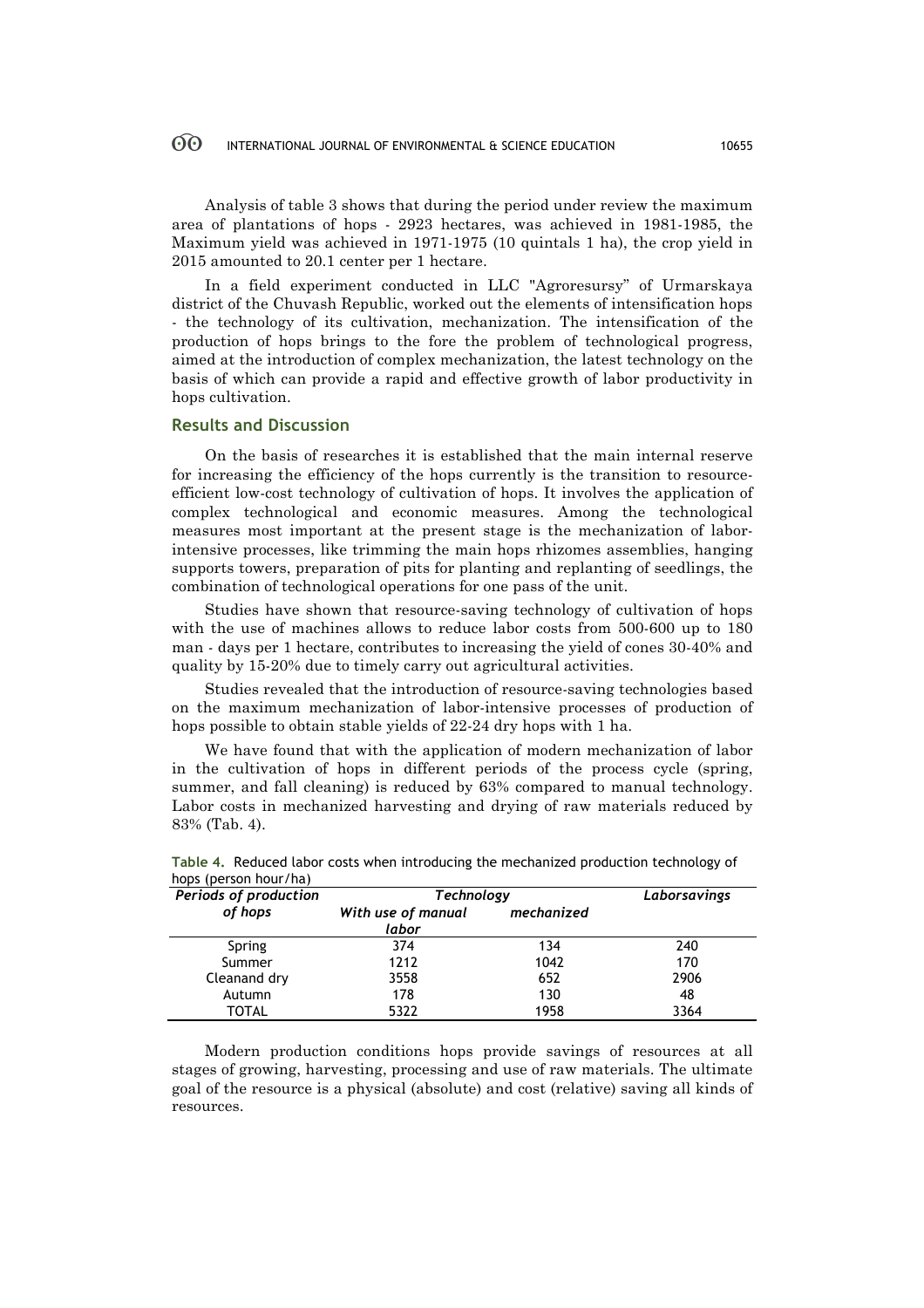In LLC "Agroresursy" of the spring work in the hops starts with the introduction of soil herbicide stomp - 5-6 kg/ha with the incorporation bymorenovalley unit. For this operation, mounted harrow PBA-2.5 X is used, which performs operations on the closure of moisture, cleaning off residue, loosening and alignment between the rows of hops for the subsequent mechanized cropping.

One of the most time-consuming operations in the cultivation of hops is the main crop of rhizomes. It should be done in the compressed agrotechnical terms for a total duration of 10-14 days. To fertile hops mechanized pruning of main roots is carried out. To trim free ranks use the trim tool PKH-22. When passing through the row, unit performs pruning main roots and hiding them with a layer of soil 5-10 cm thick. For cutting hops rhizomes of the main pole in series use the trim tool PKH-23.

On the basis of researches it is established that the use of mechanized pruning main roots did not have a noticeable negative effect on the productivity of plants of hops. However, pruning in a short time allows you to use the released workers in other processes and industries subsequent work in optimal agronomic terms, thereby increasing the yield of hops.

Currently, in most hops-growing farms support kick from the hops by hands. In this process, including work on the repair of tapestries, the manufacture and installation of pegs, hooks, devices for hanging, etc.) spend 389 man hours, or 56 person / days for 1 ha of hops, which is 11% of the total cost of labor in the production of hops. For mechanized hanging supports hops in LLC "Agroresursy" used rigs VGH-5.2 and VH-4. The use of these towers allows to increase the productivity of the operation by 2.5 times, reducing labor costs per 1 ha at 236 or 34 man day. Performance per shift with a team of nine people is 2-3 ha. Material and monetary costs of attaching supports, is reduced by 1.6 times. Mechanized hanging supports, besides saving labor and money, due to the high performance gives you the opportunity to carry out further work, in particular to have stems for support, which is very important for increasing the productivity of plants.

During the summer on the hops, depending on weather conditions spend up to five or six row cultivation and two or three hilling up. Applied hinged plowcultivator PRN-2,5 AH. To Deposit the granular mineral fertilizers used hinged machine MVU-1,7. The unit is mounted on the frame of the plow-cultivator PRN-2,5 AH. Fertilizers can be applied during cultivation between rows and hilling the rows of hops.

The main conditions of high intensity recommended agro-technical measures in hops cultivation must be comprehensive, timely performance, and in the protection of hops against pests, diseases and weeds integrated control systems, including breeding and genetic, agrotechnical, biological and chemical methods.

For the protection of hops against pests and diseases apply fan sprayers OPV-1200, OPV-2000, which have the same device and differ according to the capacity of the tank. In the spring of the most dangerous large alfalfa weevil, constantly and everywhere great harm to the cause of the hops aphid, spider mite, twig moth. Timely detection, forecasting the development of pests, diseases in hops and the application of remedies to prevent the loss. According to the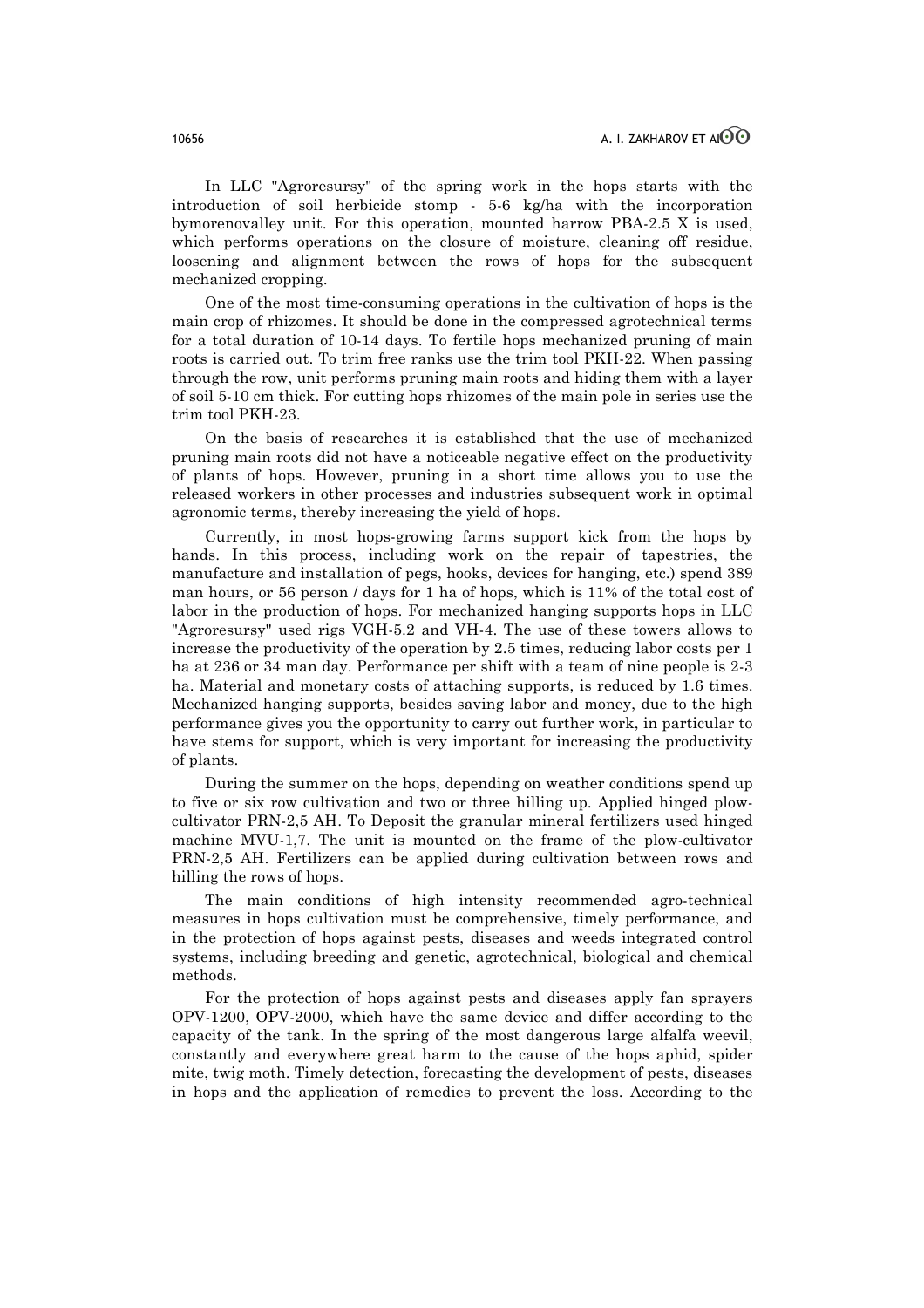#### 60 INTERNATIONAL JOURNAL OF ENVIRONMENTAL & SCIENCE EDUCATION 10657

experiments of each invested in the protection of hops, the ruble pays off fourfold.

The most time consuming is the harvest, which accounts for 41 to 47% of all labor costs. They are  $205 - 288$  person-days for 1 ha of plantation or  $17 - 19$ person-days per 1 kg of hops.

Cleaning the hops begins in the phase of the onset of technical maturity. For mechanical harvesting of hops in LLC "AgroResursy" is used hops collecting machine LChH-2 by Czech Republic production. In this technique, the hops vines on the plantation are cut by hand, stacked on trailers NX-0.5 and transported to the harvester for sorting of the bump hops.

Drying freshly harvested hops is produced on holesale PHB-750К Slovak production. After drying and binning hops is pressed into balota. It contributes to a better preservation of the product and creates optimum conditions for subsequent storage and transport. For pressing hops there are used the press of HPG-15 Slovak production.

The use of harvesting machines LChH-2 and post-harvest completion of harvest of bump hops in dryer PHB 750К allows to increase the level of mechanization of the industry to 40-50%, reduce labor costs and increase productivity by 35%.

Mechanization of labor-intensive processes for the cultivation, harvesting and primary processing of hops is one of the main factors reduce the cost and improve product quality.

Timely and high quality execution of all technological processes, wide introduction of achievements of science and best practices will allow in the coming years to significantly increase total yield and harvesting hops.

# **Conclusion**

The main condition for high intensity is recommended agro-technical measures in hops cultivation, which should be comprehensive and timely performance. The introduction of mechanization, timely and high quality execution of all technological processes will allow in the coming years to significantly increase total yield and harvesting hops. Intensification is associated with the rational use of all consumed for the production of tools and human labor, a speedy transfer of production on an industrial basis. Studies show the solvability of these issues, contributing to the further development of hops-growing for the future.

In order to intensify the hops is a special need for the introduction in production of resource-saving technologies of cultivation and processing of hops, which is in wide use on hops modern technology, advanced techniques etc. We have developed resource-saving technology of production of hops can significantly increase the efficiency of the industry of hops-growing.

Studies show the solvability of these issues that contribute to the further development of hops growing for the future.

### **Acknowledgments**

The research was supported by Russian Humanitarian Science Foundation and the Chuvash Republic in the framework of scientific project #15-12-21023/16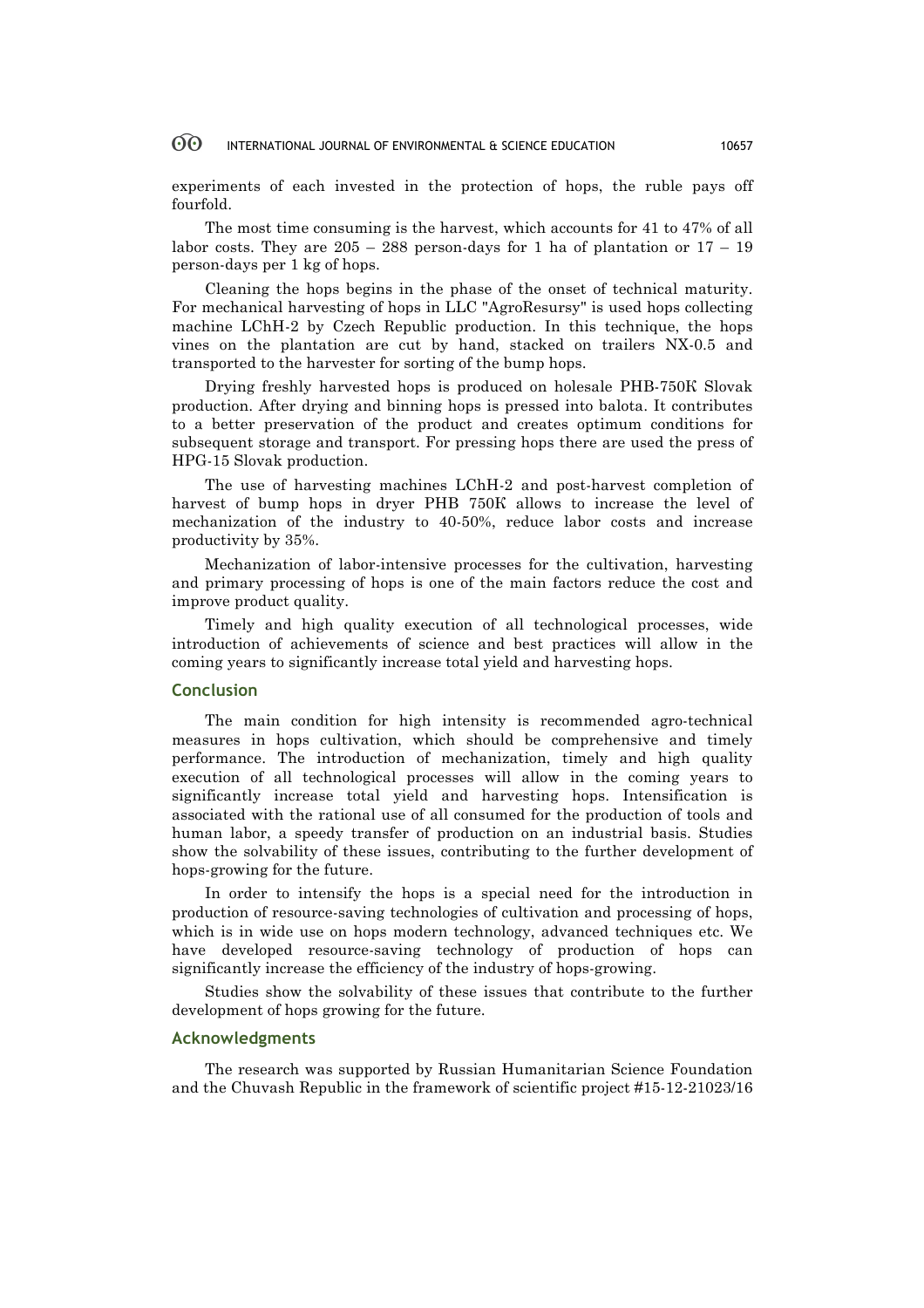«The main directions of improving the efficiency of production of hops in the Chuvash Republic»

### **Disclosure statement**

No potential conflict of interest was reported by the authors.

### **Notes on contributors**

**Anatoly I. Zakharov,** Department of Economics, Management and Agroconsulting, Chuvash State Agricultural Academy, Cheboksary, Russia.

**Oleg V. Evgrafov,** Department of Economics, Management and Agroconsulting, Chuvash State Agricultural Academy, Cheboksary, Russia.

**Dmitry A. Zakharov,** Department of Economics, Management and Agroconsulting, Chuvash State Agricultural Academy, Cheboksary, Russia.

**Elena V. Ivanova,** Department of Economics, Management and Agroconsulting, Chuvash State Agricultural Academy, Cheboksary, Russia

**Marija L. Tolstova,** Department of Economics, Management and Agroconsulting, Chuvash State Agricultural Academy, Cheboksary, Russia.

**Evgeny I. Tsaregorodtsev**, Department of Economics and Finance, Mari State University, Yoshkar-Ola, Russia

# **References**

- Altukhov, A.I., Agafonov, V.P. & Gavrilov, Yu.A. (2009). *Economics and organization of raw base of the brewing industry.* Nizhny Novgorod: Nizhny Novgorod state agricultural Academy, 134 p.
- Antipova, E.A., Alyunova, T.I. & Belov, G.L. (2016). The Role of Human Capital in the Development of the Region. *The Social Sciences*, *11,* 1641-1646. DOI: 10.3923/sscience.2016.1641.1646.
- Bilson, A. & Darku, S. (2015). Sources and Measurement of Agricultural Productivity and Efficiency in Canadian Provinces. *Crops and Livestock*, *64(1),* 49–70 http://dx.doi.org/10.1111/cjag.12061
- Evgrafov, O.V. & Belov, V.V. (2015). The state's role in improving the efficiency of land resources. *Proceed. Int. Acad. Agric. Educ*, *25*, 43-49.
- Goretov, I.N. (2012). The effectiveness of the development and management of regional poultry clusters. *The innovative development of economy*, *6(12),* 13-20.
- Goretov, I., Gumarova, F. & Tsaregorodtsev, E. (2015). Management of Competitiveness of a Regional Agricultural Sector. *Review of European Studies*, *7,* 105-111. doi: 10.5539 / res.v7n8p105
- Gumarova, F.Z., Mackushev, A. & Evgrafov O.V. (2016). Management of Innovative Development of Agro-Industrial Complex. *The Social Sciences, 11(8),* 1692-1698.
- Gumarova, F.Z. (2014). Development of the mechanism of management of public finances, taking into account the competitive features of the development of the agro-industrial complex of the Republic of Mari El. *Modern problems of science and education*, *5*, 428-437.
- Kazakovtseva, M., Gumarova, F. & Tsaregorodtsev, E. (2015). Forming of Competitive Advantages of Regional Agrarian and Industrial Complex as Mechanism of Ensuring Economic Safety. Mediterranean *Journal of Social Sciences*, *6,* 213-220. Doi: 10.5901 / mjss.2015.v6n3s7p213
- Kokotkina, T.N., Sadovin, N.S., Bespalov, D.E. (2015). A Dynamic Model of Regional Economic Growth. *Mediterranean Journal of Social Sciences*, *6(3),* 139-148. DOI:10.5901/mjss.2015.v6n3s7p139
- Kulalaeva, I.V., Kreneva, S.G. & Kanyugin, O.I. (2016). Theoretical aspects of influence of the share of savings to the trend of economic growth at the institutional turbulent macroeconomic environment. *Innovative science*. *1(13),* 108-111.
- Mosunova, T.G. & Tsaregorodtsev, E.I. (2006). Modeling of a Securities Market. *Review of applied and industrial mathematics*, *13,* 1099-1110.
- Nesterova, N.V. (2015). The main directions of state support for farmers in the Chuvash Republic. *Actual scientific research: a collection of articles of the International scientific-practical*